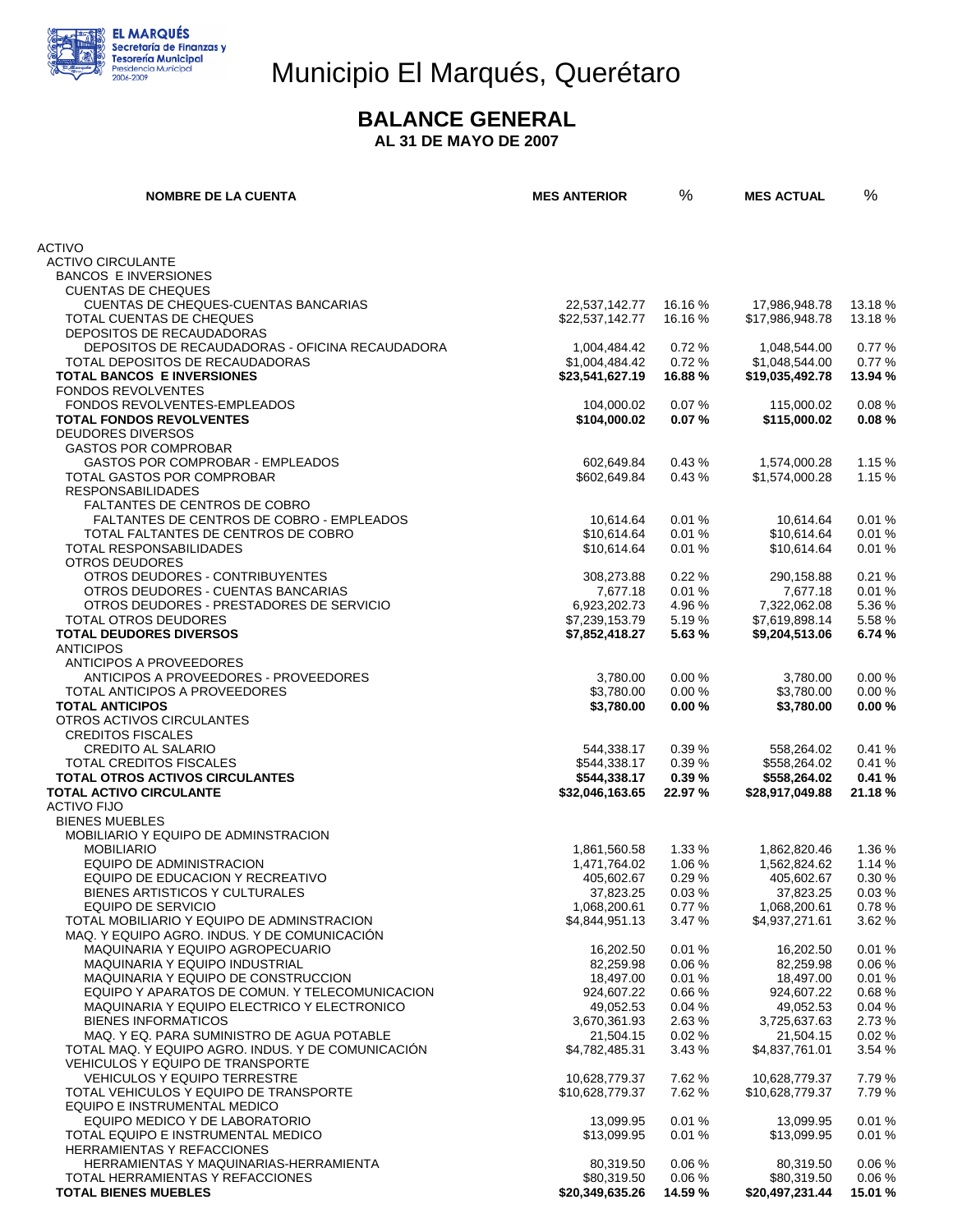

# Municipio El Marqués, Querétaro

#### **BALANCE GENERAL**

 **AL 31 DE MAYO DE 2007** 

| <b>NOMBRE DE LA CUENTA</b>                                                                             | <b>MES ANTERIOR</b>                 | %                 | <b>MES ACTUAL</b>                   | %                 |
|--------------------------------------------------------------------------------------------------------|-------------------------------------|-------------------|-------------------------------------|-------------------|
|                                                                                                        |                                     |                   |                                     |                   |
| <b>BIENES INMUEBLES</b>                                                                                |                                     |                   |                                     |                   |
| BIENES INMUEBLES DEL DOMINIO PUBLICO                                                                   |                                     |                   |                                     |                   |
| EDIFICIOS Y LOCALES (D.PUBLICO)<br>TERRENOS (D.PUBLICO)                                                | 5,701,692.00<br>73,483,013.09       | 4.09 %<br>52.68%  | 5,701,692.00<br>73,483,013.09       | 4.18%<br>53.83%   |
| TOTAL BIENES INMUEBLES DEL DOMINIO PUBLICO                                                             | \$79,184,705.09                     | 56.76 %           | \$79,184,705.09                     | 58.00 %           |
| BIENES INMUEBLES DEL DOMINIO PRIVADO                                                                   |                                     |                   |                                     |                   |
| TERRENOS (D.PRIVADO)                                                                                   | 7,918,597.28                        | 5.68%             | 7,918,597.28                        | 5.80%             |
| TOTAL BIENES INMUEBLES DEL DOMINIO PRIVADO                                                             | \$7,918,597.28                      | 5.68%             | \$7,918,597.28                      | 5.80%             |
| <b>TOTAL BIENES INMUEBLES</b><br><b>TOTAL ACTIVO FIJO</b>                                              | \$87,103,302.37<br>\$107,452,937.63 | 62.44 %<br>77.03% | \$87,103,302.37<br>\$107,600,533.81 | 63.80%<br>78.82 % |
| <b>ACTIVO DIFERIDO</b>                                                                                 |                                     |                   |                                     |                   |
| <b>DEPOSITOS EN GARANTIA</b>                                                                           |                                     |                   |                                     |                   |
| DEPOSITOS EN GARANTIA - OTROS                                                                          | 250.00                              | 0.00%             | 250.00                              | 0.00%             |
| <b>TOTAL DEPOSITOS EN GARANTIA</b>                                                                     | \$250.00                            | 0.00%             | \$250.00                            | 0.00%             |
| <b>TOTAL ACTIVO DIFERIDO</b><br><b>TOTAL ACTIVO</b>                                                    | \$250.00                            | 0.00%             | \$250.00                            | 0.00%<br>100.00%  |
| PASIVO Y PATRIMONIO                                                                                    | \$139,499,351.28                    | 100.00%           | \$136,517,833.69                    |                   |
| PASIVO A CORTO PLAZO                                                                                   |                                     |                   |                                     |                   |
| <b>CUENTAS POR PAGAR</b>                                                                               |                                     |                   |                                     |                   |
| <b>CUENTAS POR PAGAR PROGRAMADAS</b>                                                                   |                                     |                   |                                     |                   |
| CUENTAS POR PAGAR PROGRAMADAS - APOYOS                                                                 | 93,571.10<br>505.156.15             | 0.07%             | 82,071.10                           | 0.06%             |
| CUENTAS POR PAGAR PROGRAMADAS - CONTRATISTAS<br>CUENTAS POR PAGAR PROGRAMADAS - CONTRIBUYENTES         | 317.70                              | 0.36%<br>0.00%    | 193,897.48<br>317.70                | 0.14%<br>0.00%    |
| CUENTAS POR PAGAR PROGRAMADAS - DEPENDENCIAS EXTERNAS                                                  | 11,925,405.37                       | 8.55 %            | 11.925.405.37                       | 8.74 %            |
| <b>CUENTAS POR PAGAR PROGRAMADAS - EMPLEADOS</b>                                                       | 22,428.23                           | 0.02%             | 744.12                              | 0.00%             |
| <b>CUENTAS POR PAGAR PROGRAMADAS - OTROS</b>                                                           | 5.312.151.12                        | 3.81 %            | 5,312,151.12                        | 3.89%             |
| CUENTAS POR PAGAR PROGRAMADAS - PRESTADORES DE SERVICIO<br>CUENTAS POR PAGAR PROGRAMADAS - PROVEEDORES | 55,692.62<br>409,179.18             | 0.04%<br>0.29%    | 17,937.71<br>44,519.32              | 0.01%<br>0.03%    |
| TOTAL CUENTAS POR PAGAR PROGRAMADAS                                                                    | \$18,323,901.47                     | 13.14 %           | \$17,577,043.92                     | 12.88%            |
| <b>CUENTAS POR PAGAR ACUMULADAS</b>                                                                    |                                     |                   |                                     |                   |
| RETENCIONES A EMPLEADOS                                                                                |                                     |                   |                                     |                   |
| RETENCIONES FISCALES A EMPLEADOS                                                                       |                                     |                   |                                     |                   |
| RETENCION I.S.P.T.                                                                                     | 17,063,618.33                       | 12.23 %           | 17,719,785.64                       | 13.02 %           |
| TOTAL RETENCIONES FISCALES A EMPLEADOS<br>RETENCIONES POR PRESTACIONES                                 | \$17,063,618.33                     | 12.23 %           | \$17,719,785.64                     | 12.98 %           |
| RETENCION CAJA AHORRO                                                                                  | $-200.00$                           | 0.00%             | $-200.00$                           | 13.02 %           |
| TOTAL RETENCIONES POR PRESTACIONES                                                                     | $-$200.00$                          | 0.00%             | $-$200.00$                          | 0.00%             |
| <b>PRESTAMOS</b>                                                                                       |                                     |                   |                                     |                   |
| PRESTAMO CAJA DE AHORRO<br><b>TOTAL PRESTAMOS</b>                                                      | 7,524.69<br>\$7,524.69              | 0.01%<br>0.01%    | 7,524.69<br>\$7,524.69              | 13.02 %<br>0.01%  |
| <b>DESCUENTOS A TRABAJADORES</b>                                                                       |                                     |                   |                                     |                   |
| RETENCION PENSION ALIMENTICIA                                                                          | $-6,072.87$                         | 0.00%             | $-4,968.71$                         | 13.02 %           |
| RETENCION SEGUROS DE VIDA                                                                              | 996.78                              | 0.00%             | 996.78                              | 13.02 %           |
| RETENCION FONDO PARA LA SALUD                                                                          | 43,412.64                           | 0.03%             | 49,679.40                           | 13.02 %           |
| TOTAL DESCUENTOS A TRABAJADORES<br>TOTAL RETENCIONES A EMPLEADOS                                       | \$38,336.55<br>\$17,109,279.57      | 0.03%<br>12.26 %  | \$45,707.47<br>\$17,772,817.80      | 0.03%<br>13.02 %  |
| APORTACIONES PATRONALES                                                                                |                                     |                   |                                     |                   |
| APORTACIONES CAJA DE AHORRO                                                                            | $-7,318.65$                         | $-0.01%$          | $-7,318.65$                         | $-0.01%$          |
| TOTAL APORTACIONES PATRONALES                                                                          | $-$7,318.65$                        | $-0.01%$          | -\$7,318.65                         | $-0.01%$          |
| OTRAS RETENCIONES                                                                                      |                                     |                   |                                     |                   |
| RETENCIONES FISCALES A TERCEROS<br>I.S.R. ARRENDAMIENTO                                                | 779.90                              | 0.00%             | 4,579.90                            | 1.16%             |
| I.S.R. HONORARIOS                                                                                      | 13,285.03                           | 0.01%             | 31,244.07                           | 1.16%             |
| TOTAL RETENCIONES FISCALES A TERCEROS                                                                  | \$14,064.93                         | 0.01%             | \$35,823.97                         | 0.03%             |
| RETENCIONES OBRA PUBLICA                                                                               |                                     |                   |                                     |                   |
| 2 AL MILLAR CNIC                                                                                       | 1,491,223.24                        | 1.07 $%$          | 1,537,139.67                        | 1.16%             |
| 5 AL MILLAR SECODAM<br><b>RETENCIONES POR FIANZAS</b>                                                  | -14,416.95<br>8,720.23              | $-0.01%$<br>0.01% | -14,416.95<br>8,720.23              | 1.16%<br>1.16 %   |
| TOTAL RETENCIONES OBRA PUBLICA                                                                         | \$1,485,526.52                      | 1.06 %            | \$1,531,442.95                      | 1.12%             |
| RETENCIONES POR MULTAS FEDERALES NO FISCALES                                                           |                                     |                   |                                     |                   |
| ESTADO 8%                                                                                              | 11,316.33                           | 0.01%             | 11,316.33                           | 1.16%             |
| <b>FEDERACION 2%</b>                                                                                   | 2,859.49                            | 0.00%             | 2,859.49                            | 1.16%             |
| TOTAL RETENCIONES POR MULTAS FEDERALES NO FISCALES<br>TOTAL OTRAS RETENCIONES                          | \$14,175.82<br>\$1,513,767.27       | 0.01%<br>1.09%    | \$14,175.82<br>\$1,581,442.74       | 0.01%<br>1.16 %   |
| OBLIGACIONES DE LEY DE INGRESOS                                                                        |                                     |                   |                                     |                   |
| SOBRANTES DE CENTROS DE COBRO                                                                          |                                     |                   |                                     |                   |
| SOBRANTES DE CENTROS DE COBRO - OFICINA RECAUDADORA                                                    | 45,357.42                           | 0.03%             | 45,357.42                           | 0.03%             |
|                                                                                                        |                                     |                   |                                     |                   |